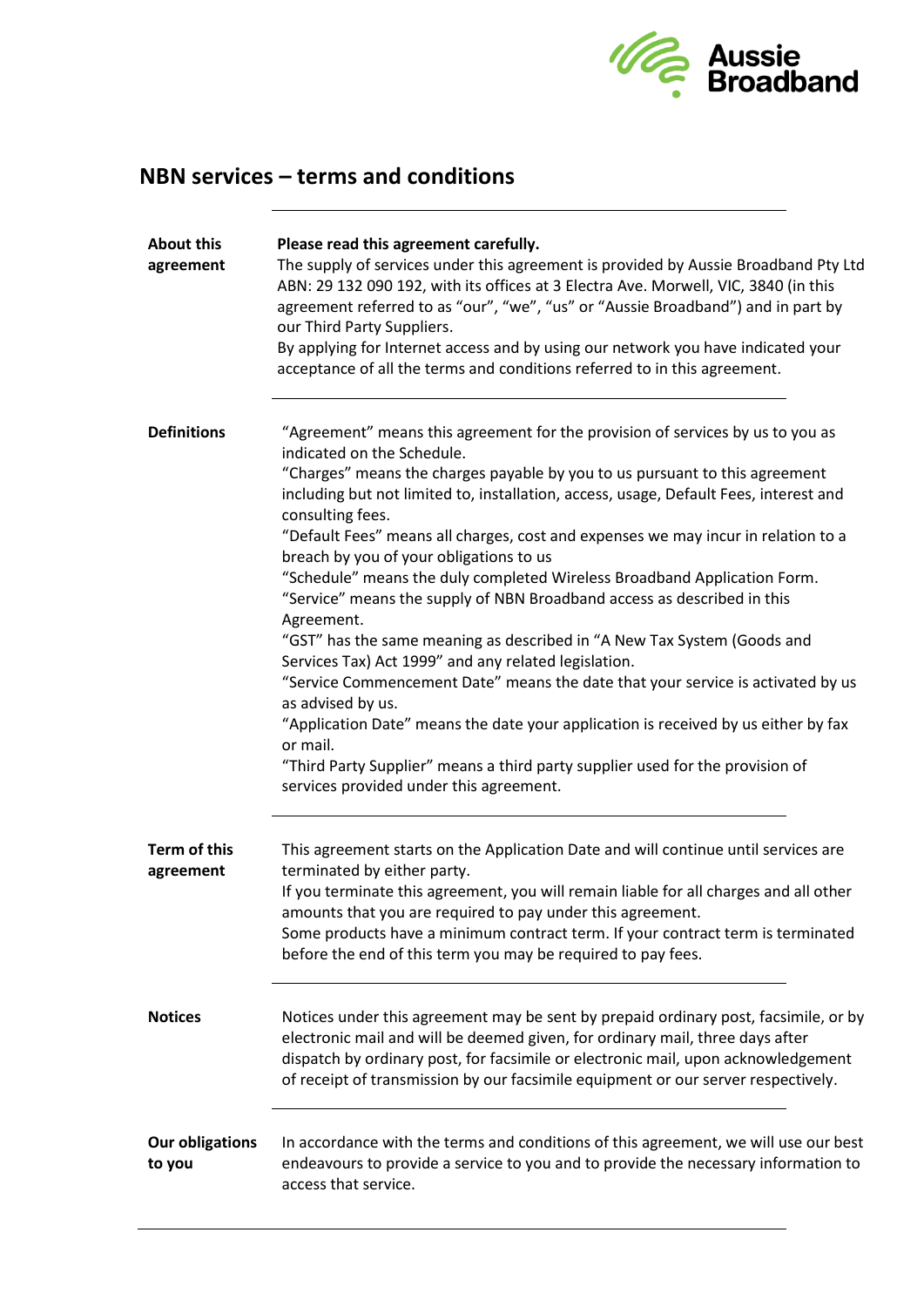To note:

- We will use our best endeavours to ensure a continuous service; however, this is not guaranteed.
- We will aim to connect your service within 30 days. We will not be liable for any delay in connecting your service.
- In the event of a service outage or fault for which we are responsible, and where that outage requires an onsite visit, we commit to restoration of the service within 14 days subject to a force majeure event. Where an outage does not require a service call, we commit to resolving the outage within 2 working days.
- We will take care of any personal information you provide us, in accordance with the Privacy Act 1988 (cth) and our Privacy Policy as published on our website. Whilst we will use our best endeavours to ensure the data you transfer will be received by the intended destination (including electronic mail) we cannot guarantee that it will reach the intended destination.
- We will obtain and hold any necessary licenses required under law.
- We are not responsible for training you in the use of this service.

Outage compensationAussie Broadband's compensation policy applies to all outages/faults that are within our control.

Some outages, such as those caused by NBN scheduled maintenance or faults within a customer's premises, are beyond our control and we do not offer compensation for these (but we'll do our darn best to intervene or provide troubleshooting support to get your service up and running as soon as possible). Compensation may also not apply to outages caused by things outside reasonable control like lightning, floods, fire and war.

Please contact our accounts team on 1300 880 905 for all compensation requests. Unless authorised by one of our staff, we provide compensation for the cost of the loss of our services only, not for third party alternatives (such as dongle or mobile hot-spot usage).

• General/area wide outages We assess compensation on an incident-by-incident case, but for general outages, it usually it kicks in after two working days (as per our terms and conditions).

If we offered compensation for shorter outages, we would need to raise our prices to those comparable for large businesses, which pay for uninterrupted service level guarantees.

We put substantial resources into upgrading our network to reduce the impact of outages on our customers (we don't enjoy them either).

• Individual premises outages For an individual premises outage or fault that we are responsible for, compensation starts after two working days for faults that DO NOT require an onsite visit. Compensation starts after 14 days for faults that DO require an onsite visit.

| Your obligations<br>to us | You must provide us with accurate and truthful information in your service<br>$\bullet$<br>application and keep us informed of any changes to this information. |
|---------------------------|-----------------------------------------------------------------------------------------------------------------------------------------------------------------|
|                           | You are responsible for providing and maintaining all necessary equipment<br>$\bullet$<br>for the connection to the service, computer equipment, network hubs / |
|                           | switches and electricity.                                                                                                                                       |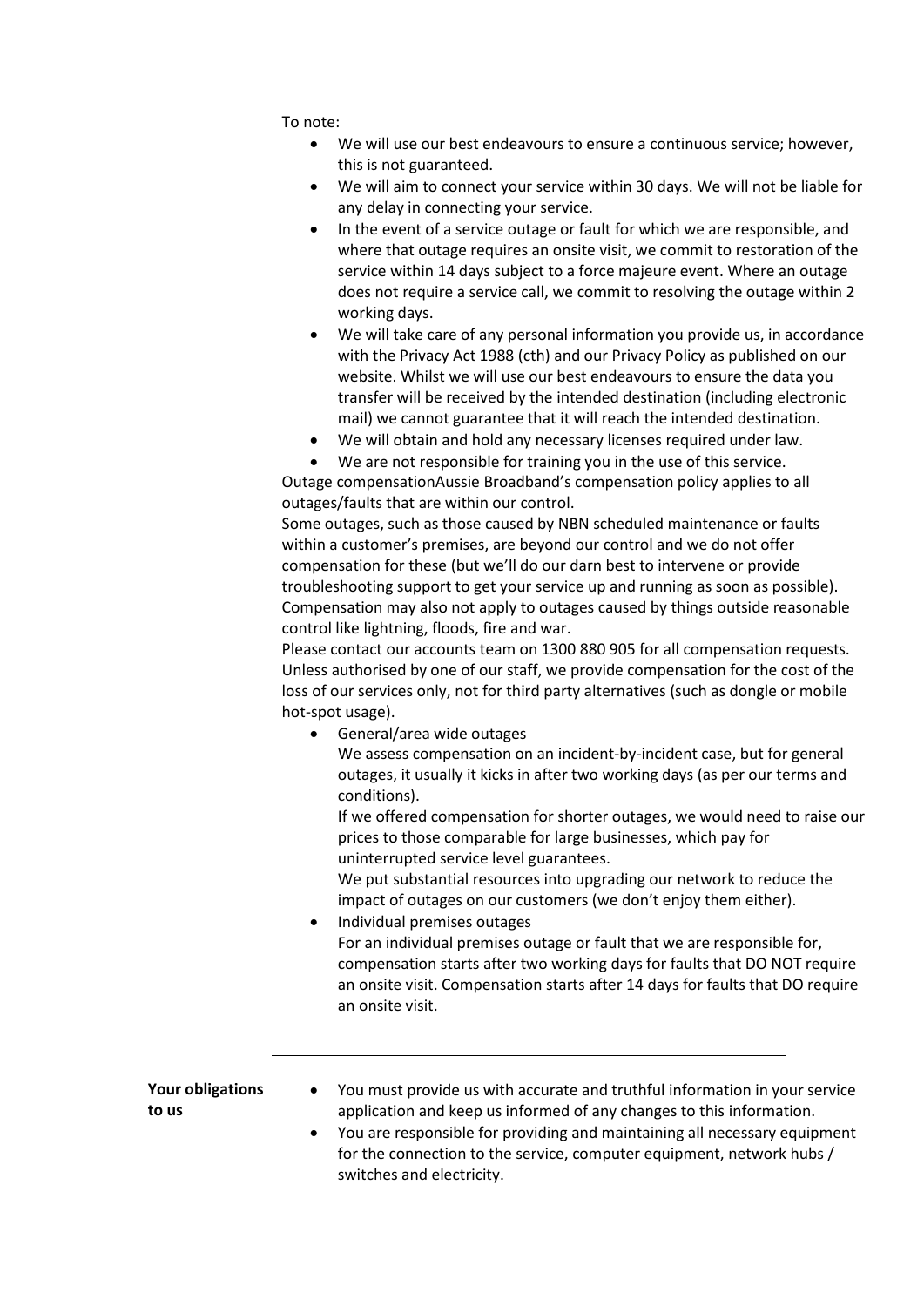- You are required to ensure the Customer Premises Equipment including but not limited to indoor equipment, external equipment, including the antenna and associated transmitting equipment against loss or damage caused by accident, natural disaster, vandalism and theft.
- We will provide an invoice for the service on the date your connection becomes active and each month thereafter on that anniversary date. Your credit card or bank account will be debited within 10 working days of the date of the invoice. Your monthly fee is billed in advance and any applicable excess usage charges are billed in arrears.
- Any applicable connection fees and additional hardware will be billed separately.
- You agree that, should your connection be suspended by us for failure to meet the agreed payment schedule, you will liable for all costs incurred by us as a result of the collection of outstanding monies including interest at the rate prescribed by the Supreme Court Act plus 2% calculated daily and compounded monthly.
- We may terminate your connection for continued failure to meet payment schedule or payment of outstanding monies, if you breach our acceptable and fair use policy, or if you are abusive to our staff
- You agree that should your connection be terminated by us for failure to meet the agreed payment schedule that you will liable for any collection fees (including legal fees and any other costs) incurred by us as a result of the collection of outstanding monies including interest at the rate prescribed by the Supreme Court Act plus 2% calculated daily and compounded monthly.
- You will indemnify us and any Third Party Suppliers in respect of all costs, damages, loss whatsoever including any third party claims or costs, howsoever arising from any default, breach or termination of this agreement by you.
- You agree that we may use Third Party Suppliers for the provision of this service
- You agree that you will not contact any of our Third Party Suppliers for any reason in relation to this service. You acknowledge if you do contact one of our Third Party Suppliers you will be liable for all costs imposed on us by our Third Party Supplier.
- You must pay for the service, and acknowledge that our payment terms are 10 days. Should your credit card or bank account not be able to be debited or if payment is not received for any reason, you will be considered in default.
- This service is for your use only, and reselling of bandwidth or services directly related to this connection is strictly forbidden

**Service description** Any transmission speeds referred to by us are the maximum theoretical speed achievable with the service under ideal conditions. You acknowledge that actual speeds may be different from the theoretical speeds. Speeds may vary for reasons which include but are not limited to: Third Party Supplier network congestion, Third Party Supplier line interference, internet congestion, contention ratios and errors in the configuration of your equipment. You agree that only equipment certified by us, as listed and updated on our web site from time to time, will be used with the service.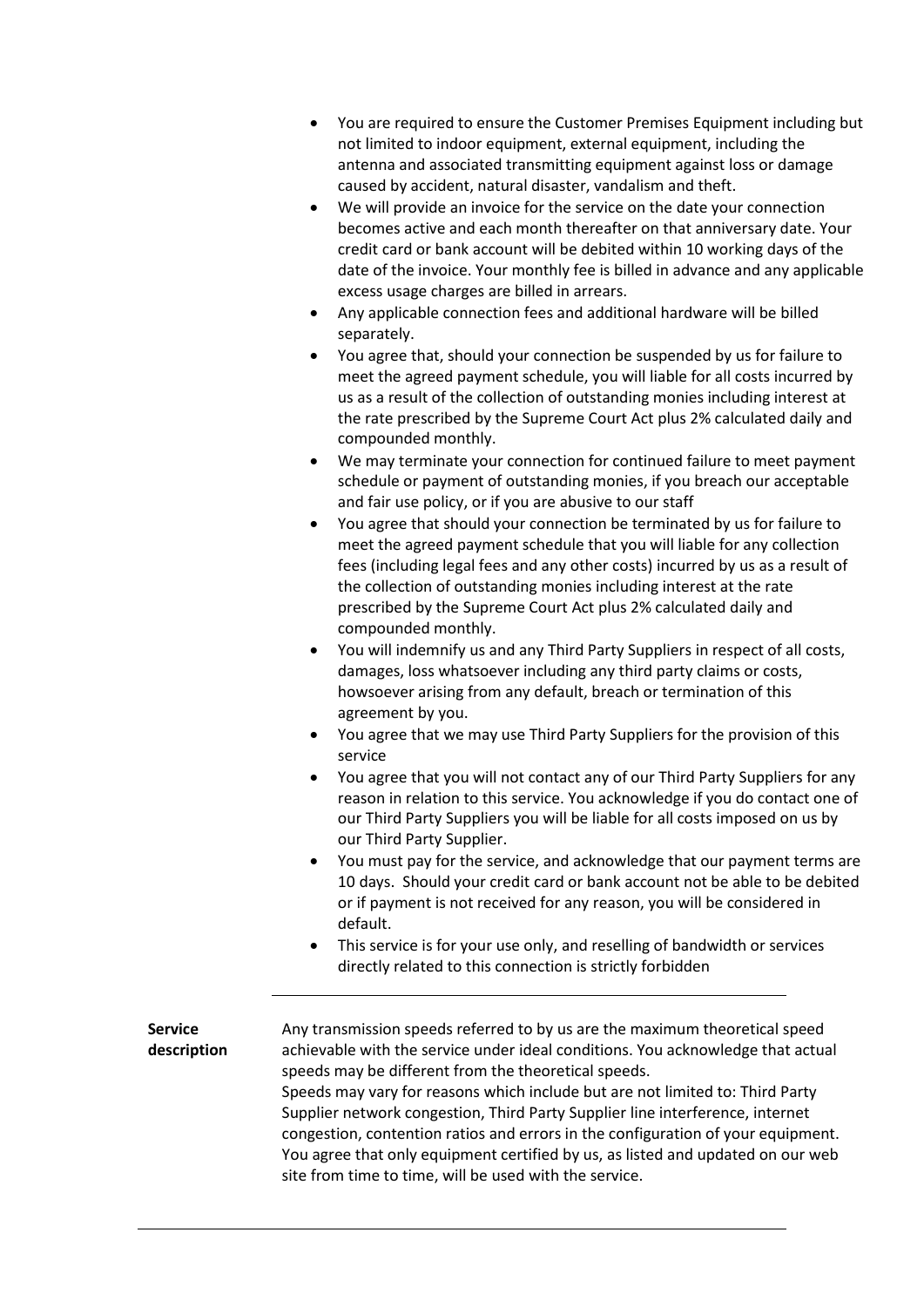|                                             | You acknowledge that we may limit certain traffic types or protocols on our<br>network to enable peak performance and/or to prevent network attacks where that<br>traffic may be affecting the overall performance of the network.                                                                                                                                                                                                                                                                                                                                                                                                                                                                                                                                                                                                                                                                                                                                                                                                                                                       |
|---------------------------------------------|------------------------------------------------------------------------------------------------------------------------------------------------------------------------------------------------------------------------------------------------------------------------------------------------------------------------------------------------------------------------------------------------------------------------------------------------------------------------------------------------------------------------------------------------------------------------------------------------------------------------------------------------------------------------------------------------------------------------------------------------------------------------------------------------------------------------------------------------------------------------------------------------------------------------------------------------------------------------------------------------------------------------------------------------------------------------------------------|
| Interference<br>with the service            | You agree that you will:<br>Not interfere with normal operation of the service or any facility, or make<br>either unsafe.<br>Allow us or any of our Third Party Suppliers safe access to your premises if<br>$\bullet$<br>required.<br>Ensure that we or our Third Party Suppliers are provided with sufficient and<br>٠<br>timely access to the premises to enable us to provide the service.<br>If you do not have control or have access to the premises in which the service is<br>delivered, you must:<br>Procure for us or our Third Party Suppliers all such access to the premises<br>$\bullet$<br>as may be required.<br>Indemnify us and our Third Party Suppliers against any claim by the owner<br>$\bullet$<br>or occupier of the service premises, or any other person, in relation to the<br>entry of those premises                                                                                                                                                                                                                                                      |
| <b>Acceptable and</b><br>fair use policy    | Please see our website for our Acceptable and Fair Use Policy.                                                                                                                                                                                                                                                                                                                                                                                                                                                                                                                                                                                                                                                                                                                                                                                                                                                                                                                                                                                                                           |
| <b>Technical</b><br>support                 | Our service includes free technical support for the installation, commissioning, and<br>ongoing maintenance of the service.<br>This support is only provided by E-mail, Telephone and via our website.<br>You are able to log a fault 24 hours a day, 7 days a week via our phone messaging<br>system by calling our support number 1300 880 905 - cost of a local call (mobiles<br>may be higher).<br>Manned helpdesk hours are available on our website.<br>On site visits are available for an additional fee.                                                                                                                                                                                                                                                                                                                                                                                                                                                                                                                                                                        |
| <b>Direct debit</b><br>service<br>agreement | The contracted plan with monthly payments in advance will be debited to the<br>customer's account upon connection with Aussie Broadband Pty Ltd including any<br>excess data charge if applicable.<br>Other charges including VoIP services, fixed phone or other additional services will<br>be debited to the customer's account as per the separate individual contract. The<br>customer will be advised 14 days in advance of any changes to the credit<br>card/direct debit arrangements.<br>For all matters relating to the credit card/direct debit arrangements the customer<br>can:<br>Call our customer service information line on 1300 880 905<br>$\bullet$<br>Enquire via one of our offices<br>$\bullet$<br>Email us at accounts@aussiebroadband.com.au<br>$\bullet$<br>Send written correspondence and allow 7 working days for a response.<br>$\bullet$<br>The customer should also be aware that direct debiting through BECS is not<br>available on all accounts and account details should be checked against a recent<br>statement from their financial institution. |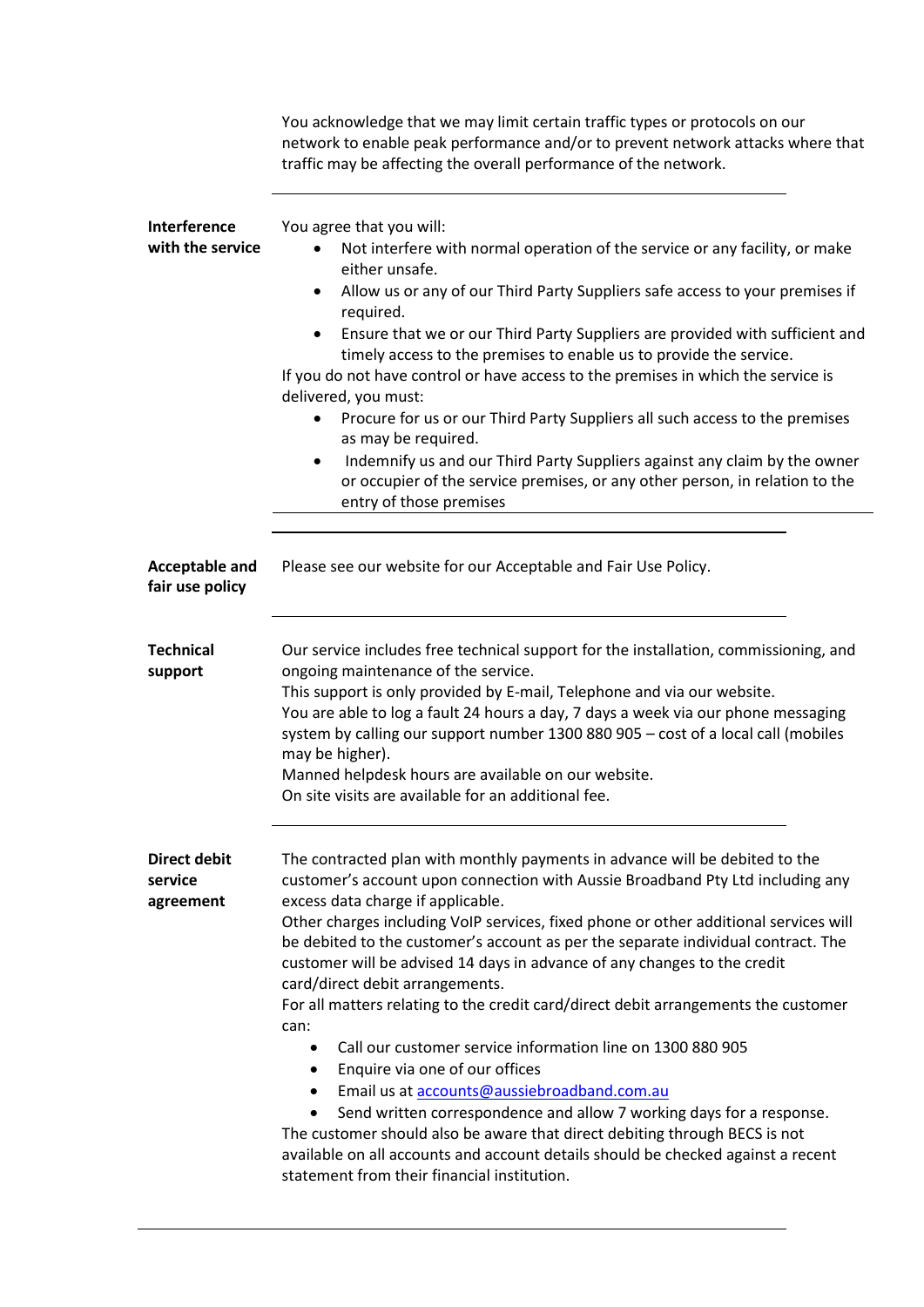|                                   | If you are in any doubt you should check your ledger financial institution before<br>completing any drawing authority.<br>It is your responsibility to ensure that sufficient cleared funds are in the nominated<br>debiting account when the payments are scheduled to be drawn. Payment is<br>debited within 10 working days from the issue date on your invoice.<br>If the due date for a payment falls on a non-working day or a public holiday, the<br>payment will be processed on the next working day.<br>For returned unpaid transactions the following procedures will apply:<br>The customer will be emailed, telephone or have an SMS sent to advise that<br>the payment has been rejected within 2 business days.<br>If no response has been received within 2 business days the customer's<br>٠<br>account will be suspended until the matter has been resolved.<br>Fees and charges:<br>٠<br>\$5.50 returned unpaid transaction fees apply<br>$\circ$<br>\$10.00 late fee will be applied for all late payments made<br>$\circ$<br>Any costs associated with the return of unpaid transaction fee that<br>$\circ$<br>our bank may charge to Aussie Broadband, will be charged directly<br>to the customer.<br>All customer records and account details will be kept private and confidential to be<br>disclosed only at the request of the customer or financial institution in connection<br>with a claim made to an alleged incorrect or doubtful debit. |
|-----------------------------------|---------------------------------------------------------------------------------------------------------------------------------------------------------------------------------------------------------------------------------------------------------------------------------------------------------------------------------------------------------------------------------------------------------------------------------------------------------------------------------------------------------------------------------------------------------------------------------------------------------------------------------------------------------------------------------------------------------------------------------------------------------------------------------------------------------------------------------------------------------------------------------------------------------------------------------------------------------------------------------------------------------------------------------------------------------------------------------------------------------------------------------------------------------------------------------------------------------------------------------------------------------------------------------------------------------------------------------------------------------------------------------------------------------------------------------------------------------------------------|
| <b>IP Address</b><br><b>Space</b> | You agree that the IP addresses assigned under this agreement remain the property<br>of us or our third Party Suppliers and that IP addresses may change from time to<br>time.                                                                                                                                                                                                                                                                                                                                                                                                                                                                                                                                                                                                                                                                                                                                                                                                                                                                                                                                                                                                                                                                                                                                                                                                                                                                                            |
| <b>Governing Law</b>              | The agreement will be governed by and construed in accordance with the law of<br>the state of Victoria.                                                                                                                                                                                                                                                                                                                                                                                                                                                                                                                                                                                                                                                                                                                                                                                                                                                                                                                                                                                                                                                                                                                                                                                                                                                                                                                                                                   |
| <b>Assignment</b>                 | We may assign any or all of the rights and obligations on its part contained herein<br>subsequent to approval by the department and you.                                                                                                                                                                                                                                                                                                                                                                                                                                                                                                                                                                                                                                                                                                                                                                                                                                                                                                                                                                                                                                                                                                                                                                                                                                                                                                                                  |
| <b>Information</b>                | You authorise us to make enquires as to your credit rating at any time and to report<br>any delinquencies and any other information concerning you.                                                                                                                                                                                                                                                                                                                                                                                                                                                                                                                                                                                                                                                                                                                                                                                                                                                                                                                                                                                                                                                                                                                                                                                                                                                                                                                       |
| <b>Amendment</b>                  | We may amend this agreement from time to time.                                                                                                                                                                                                                                                                                                                                                                                                                                                                                                                                                                                                                                                                                                                                                                                                                                                                                                                                                                                                                                                                                                                                                                                                                                                                                                                                                                                                                            |
| <b>Cancellation of</b><br>service | If you are cancelling your service, you must provide 30 days' notice before the<br>required date by calling us on 1300 880 905. If Aussie Broadband needs to<br>cancel your service, we will provide you with 60 days' notice.<br>Residential services can only be closed by the legal lesse (person who agreed to<br>٠<br>the terms and conditions), via telephone.<br>Small business services can only be closed by the legal lesse (person who<br>$\bullet$<br>agreed to the terms and conditions) via a service closure form.                                                                                                                                                                                                                                                                                                                                                                                                                                                                                                                                                                                                                                                                                                                                                                                                                                                                                                                                         |